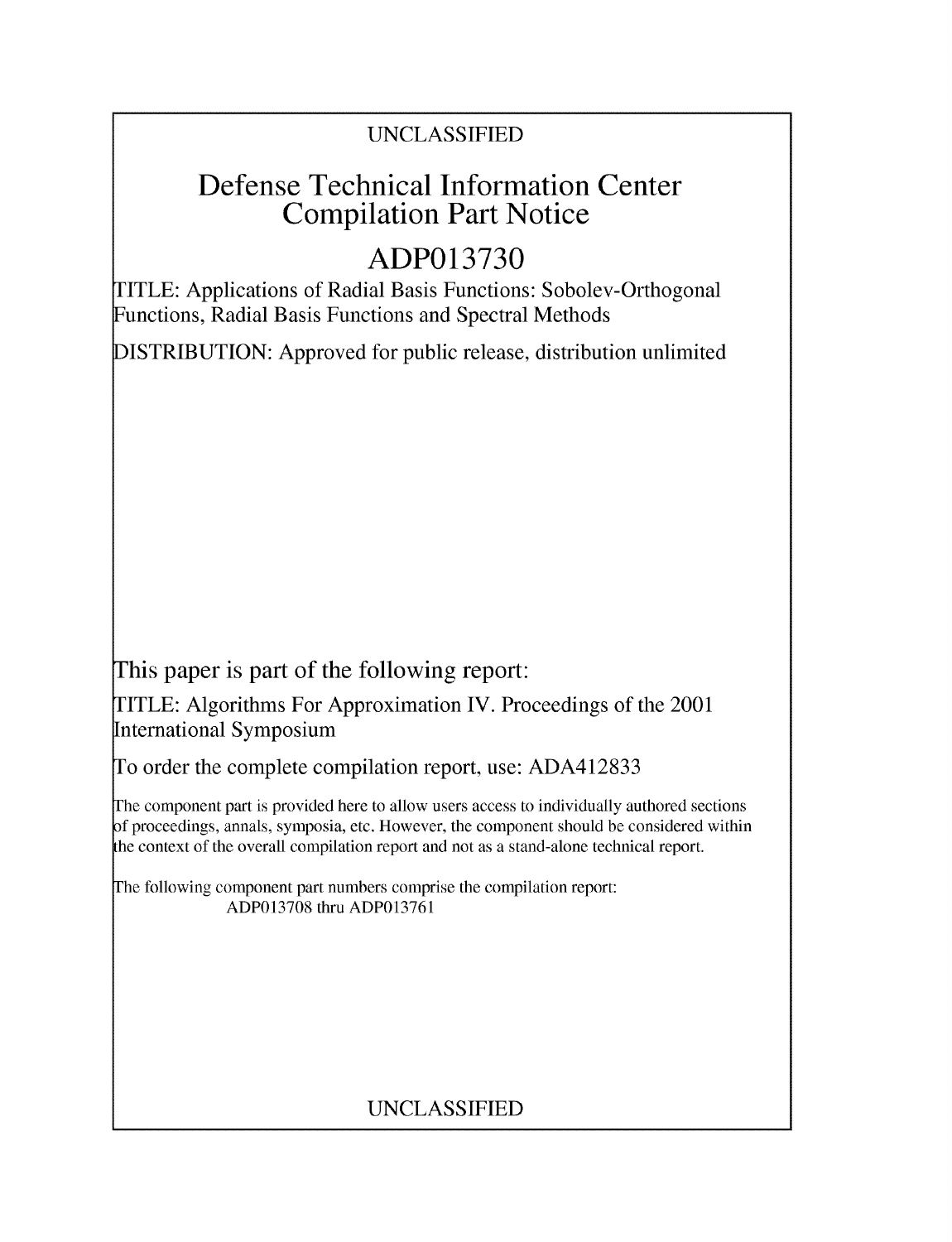# Applications of radial basis functions: Sobolev-orthogonal functions, radial basis functions and spectral methods

#### M.D. Buhmann

*Mathematisches Institut, Justus-Liebig University, 35392 Giessen,* Germany buhmann@uni-giessen. de

#### **A.** Iserles

*DAMTP, University of Cambridge, Silver Street, Cambridge, CB3 9EW, UK* ai@amtp.cam.ac.uk

#### **S.P.** Norsett

Department *of Mathematics, Norwegian University of Science and Technology,* Trondheim, *Norway*

norsettOmath .ntnu. no

#### Abstract

In this paper we consider an application of Sobolev-orthogonal functions and radial basis function to the numerical solution of partial differential equations. We develop the fundamentals of a spectral method, present examples via reaction-diffusion partial differential equations and discuss briefly some links with theory of wavelets.

# **1** Introduction

Radial basis functions are a well-known and useful tool for functional approximation in one or more dimensions. The general form of approximations is always a linear combination (finite or infinite) number of shifts of a single function, the radial basis function. In more than one dimension, this function is made rotationally invariant by composing a univariate function, usually called  $\phi$ , with the Euclidean norm. In one dimension such approximation usually simplifies to univariate polynomial splines. For a recent review of radial basis function approximations, see [5].

This note is about applications for radial basis functions and other approximation schemes such as Sobolev-orthogonal polynomials and more general Sobolev-orthogonal functions to the numerical solution of partial differential equations. The basic ideas stem from the theory of Sobolev-orthogonal polynomials ([13]), and in this paper there is a remarkable connection developed between applications of Sobolev-orthogonality with radial basis functions (e.g. [5]), and wavelets are mentioned as well (e.g. [8, 9]). Sobolev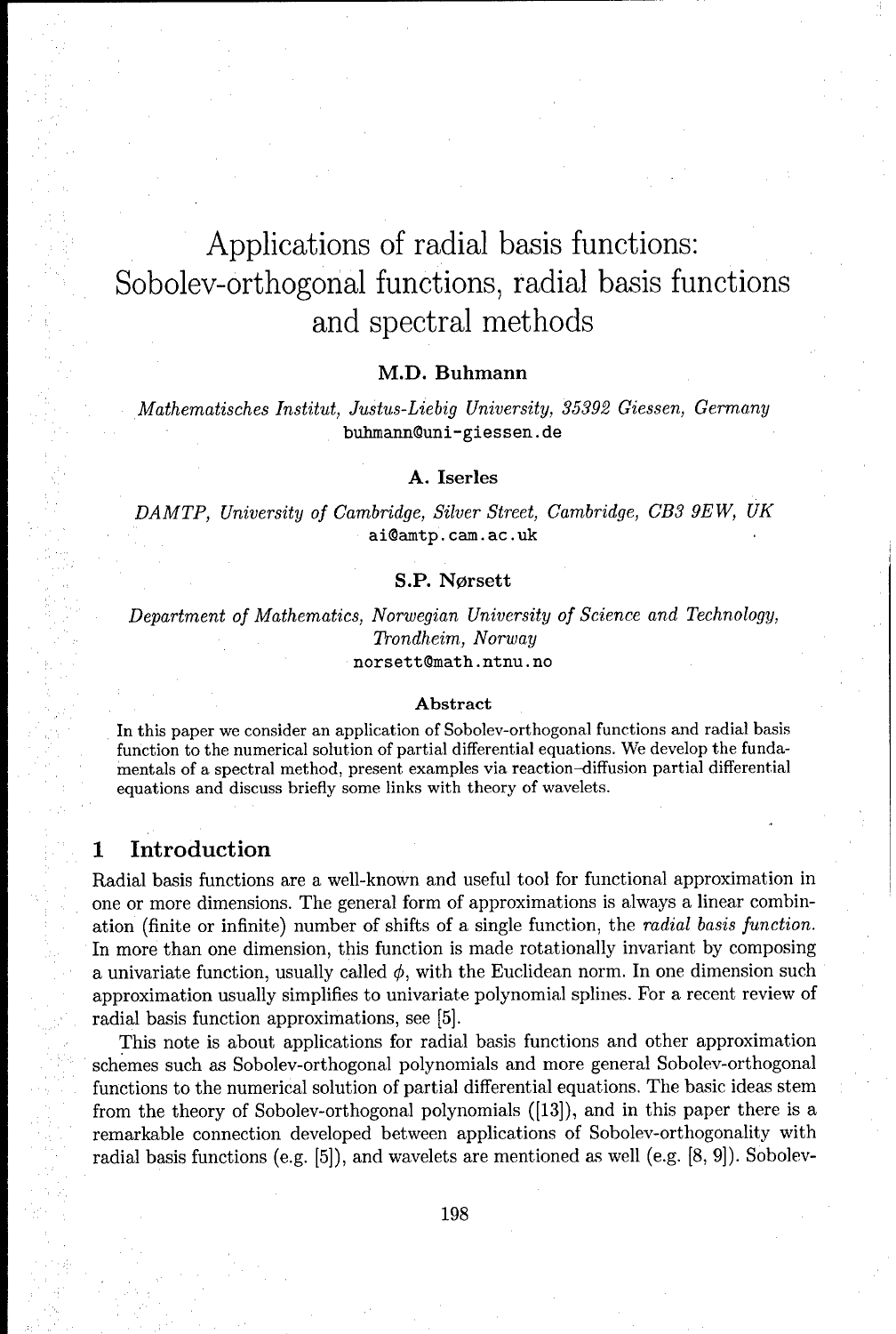orthogonal polynomials are a device to extend the standard theory of orthogonal polynomials (see, for instance, [12]) by requiring orthogonality with respect to non-selfadjoint inner products of the form

$$
(f,g)_{\lambda} = \int_{a}^{b} f(x)g(x) dx + \lambda \int_{a}^{b} f'(x)g'(x) dx
$$

for a positive parameter  $\lambda$  and a suitable interval  $(a, b)$ ,  $a, b \in \mathbb{R} \cup \{\pm \infty\}$ . The dx in the two integrals is often replaced by more general Borel measures,  $d\psi$ , say. The scheme which we want to discuss in this short article is one of spectral type: in lieu of e.g. finite element spaces as underlying piecewise polynomial approximation spaces for the solution, we take purpose-build approximations which make the linear systems which we need to solve particularly simple, sometimes even diagonal.

Therefore, in the first instance, we develop a theory of applying Sobolev-orthogonal polynomial basis functions for the numerical solution of partial differential equations via a spectral method. Then we extend this idea to general classes of radial basis functiontype methods, where shift-invariant approximation spaces are generated with Sobolevorthogonal basis functions. Due to the introductory character of this paper, our discussion is restricted to relatively simple cases. Our presentation is illustrated with the one-dimensional reaction-diffusion partial differential equation.

This is the place to note that radial basis functions have found a number of other applications in the discretisation of PDEs. Thus, for example, Driscoll and Fornberg [10] have used fast-converging 'flat' multiquadrics in pseudospectral methods, while Frank and Reich [11] applied radial basis functions with particle methods in order to conserve enstrophy in the solution of certain shallow-water equations. Our application is of an altogether different nature.

#### **1.1** Examples of PDEs and Sobolev-orthogonality

Consider the partial differential equation

$$
\frac{\partial u}{\partial t} = \nabla (a\nabla u) + bu + c,\tag{1.1}
$$

where  $u = u(\mathbf{x}, t)$  is of sufficient smoothness with respect to **x** and t, **x** is given in a cube  $V \subset \mathbb{R}^d$  (more generally, in a finite domain),  $t \geq 0$ ,  $a = a(\mathbf{x}) > 0$ ,  $b = b(\mathbf{x})$  and  $c = c(\mathbf{x})$ . We impose zero Dirichlet boundary conditions. The stipulation of cube as a domain and zero Dirichlet conditions is unduly restrictive, but it will suffice for the short presentation in this paper and adequately illustrate the main novel concepts in our presentation. In the next section, we shall also introduce a nonlinearity into the underlying PDE.

We wish to approximate the solution  $u(\mathbf{x}, t)$  as a finite linear combination of the generic form

$$
u(\mathbf{x},t)=\sum_{l=1}^m \alpha_l(\mathbf{x})w_l(t),
$$

where t is nonnegative and  $x$  resides in the domain. In the sequel we shall also use expansions into infinite series with  $l \in \mathbb{Z}$ . Thus, a Galerkin ansatz (in the usual  $L_2$  inner product on  $\mathbb{R}^d$  which we denote by  $(\cdot,\cdot)$  in contrast to the specialised Sobolev-inner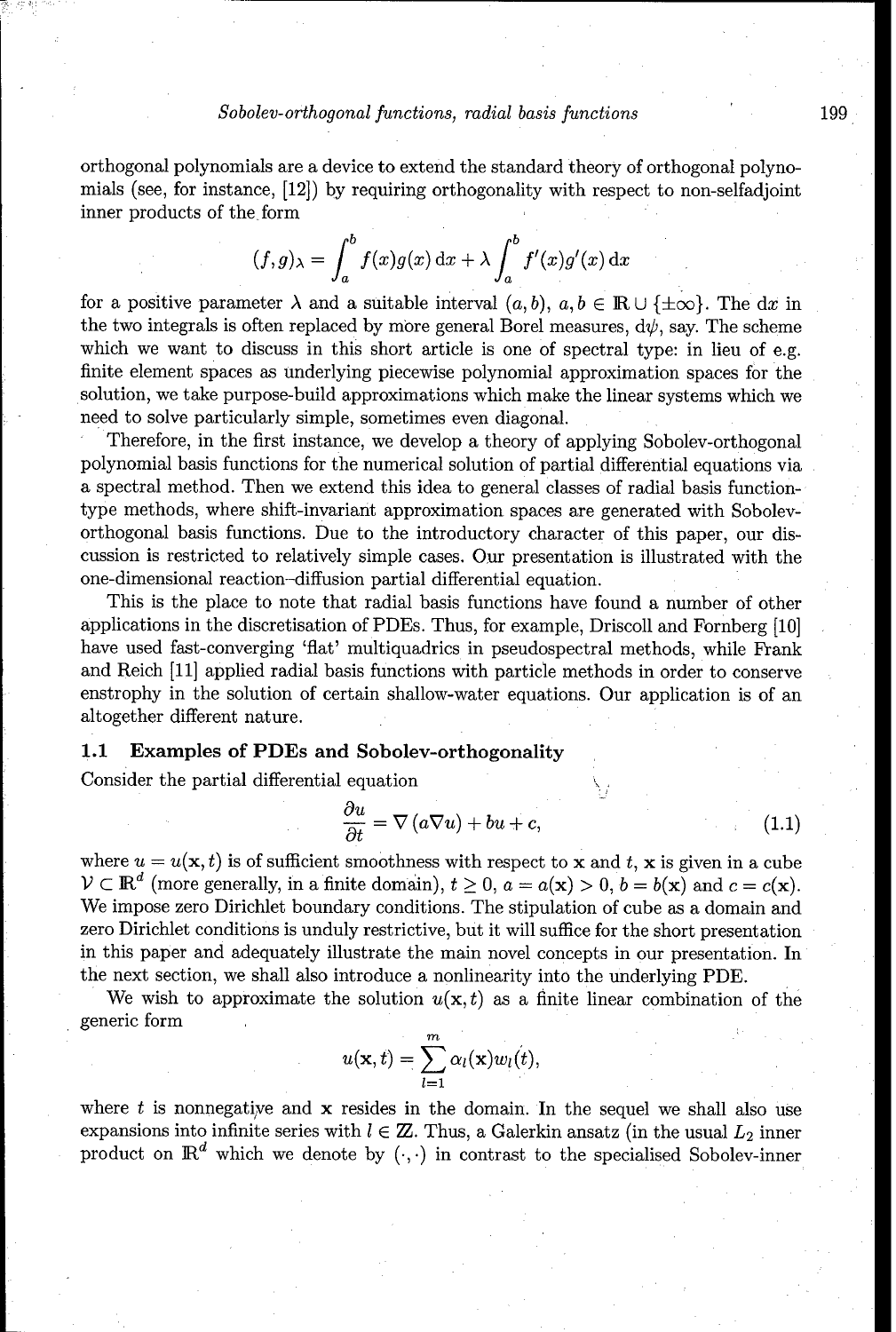200 M. Buhmann, *A. Iserles, and S. P. Norsett*

product  $(\cdot, \cdot)_{\lambda}$  above) gives

$$
\sum_{l=1}^m (\alpha_l, \alpha_k) w'_l = \sum_{l=1}^m (\nabla(a\nabla\alpha_l), \alpha_k) w_l + \sum_{l=1}^m (b\alpha_l, \alpha_k) w_l + (c, \alpha_k), \qquad k = 1, 2, \ldots, m.
$$

Integration by parts in the second term above and substitution of the requisite zero boundary conditions yield the alternative formulation

$$
\sum_{l=1}^{m} (\alpha_l, \alpha_k) w'_l = -\sum_{l=1}^{m} (\alpha \nabla \alpha_l, \nabla \alpha_k) w_l + \sum_{l=1}^{m} (b \alpha_l, \alpha_k) w_l + (c, \alpha_k), \qquad k = 1, 2, \ldots, m.
$$
\n(1.2)

We solve the ODE system  $(1.2)$  with respect to t, for example with the backward Euler scheme (we use backward Euler for the sake of simplicity, but it should be noted that the same analysis applies to any implicit multistep method, because our use of Sobolevorthogonality is only linked to the implicitness of the solution method)

$$
w_l^{n+1} = w_l^n + \Delta t F_l(\mathbf{w}^{n+1}), \qquad n \in \mathbb{Z}_+, \quad l = 1, 2, \dots, m,
$$
 (1.3)

where the function  $F_l$  is given implicitly by the equations (1.2) and where  $\mathbf{w}^{n+1}$  in the expression above is the vector with components  $w_l^{n+1}$ ,  $l = 1, 2, \ldots, m$ . Let us now multiply expression (1.3) by  $(\alpha_i, \alpha_k)$  and sum up for  $l = 1, 2, \ldots, m$ . Then, exploiting (1.2), a little algebra yields

$$
\sum_{l=1}^{m} \left\{ \int_{\mathcal{V}} \left[ 1 - \Delta t b(\mathbf{x}) \right] \alpha_l(\mathbf{x}) \alpha_k(\mathbf{x}) d\mathbf{x} + \Delta t \int_{\mathcal{V}} a(\mathbf{x}) \nabla^T \alpha_l(\mathbf{x}) \nabla \alpha_k(\mathbf{x}) d\mathbf{x} \right\} w_l^{n+1}
$$
  
= 
$$
\sum_{l=1}^{m} \int_{\mathcal{V}} \alpha_l(\mathbf{x}) \alpha_k(\mathbf{x}) d\mathbf{x} w_l^n + \int_{\mathcal{V}} c(\mathbf{x}) \alpha_k(\mathbf{x}) d\mathbf{x}.
$$
 (1.4)

The connection with Sobolev-inner products is clear. Indeed, let us now choose the set  $\mathbf{W}_{m,n} := \{w_1, w_2, \ldots, w_m\}$  as a set of functions that are orthogonal with respect to the homogeneous Sobolev  $H_{d,2}$  inner product (see, e.g., [13])

$$
\langle f, g \rangle_{\Delta t} := \int_{\mathcal{V}} [1 - \Delta t b(\mathbf{x})] f(\mathbf{x}) g(\mathbf{x}) \, \mathrm{d}\mathbf{x} + \Delta t \int_{\mathcal{V}} a(\mathbf{x}) \nabla^T f(\mathbf{x}) \nabla g(\mathbf{x}) \, \mathrm{d}\mathbf{x} \tag{1.5}
$$

(this of course requires that  $\Delta tb(\mathbf{x}) \leq 1$ , hence may restrict in a minor way the choice of the time step  $\Delta t$ ). Further below we shall also use infinite sets W instead of the finite set  $\mathbf{W}_{m,n}$ . It is important to note that in general the Sobolev inner-product depends upon the step size. Subject to this formulation, the linear system (1.4) diagonalises and its numerical solution becomes trivial. We turn now to a more elaborate example in the next subsection, namely the reaction-diffusion equation.

#### 1.2 Reaction-diffusion as a paradigm for nonlinear PDEs

Let us consider the nonlinear partial differential equation

$$
\frac{\partial u}{\partial t} = \nabla(a\nabla u) + f(u),\tag{1.6}
$$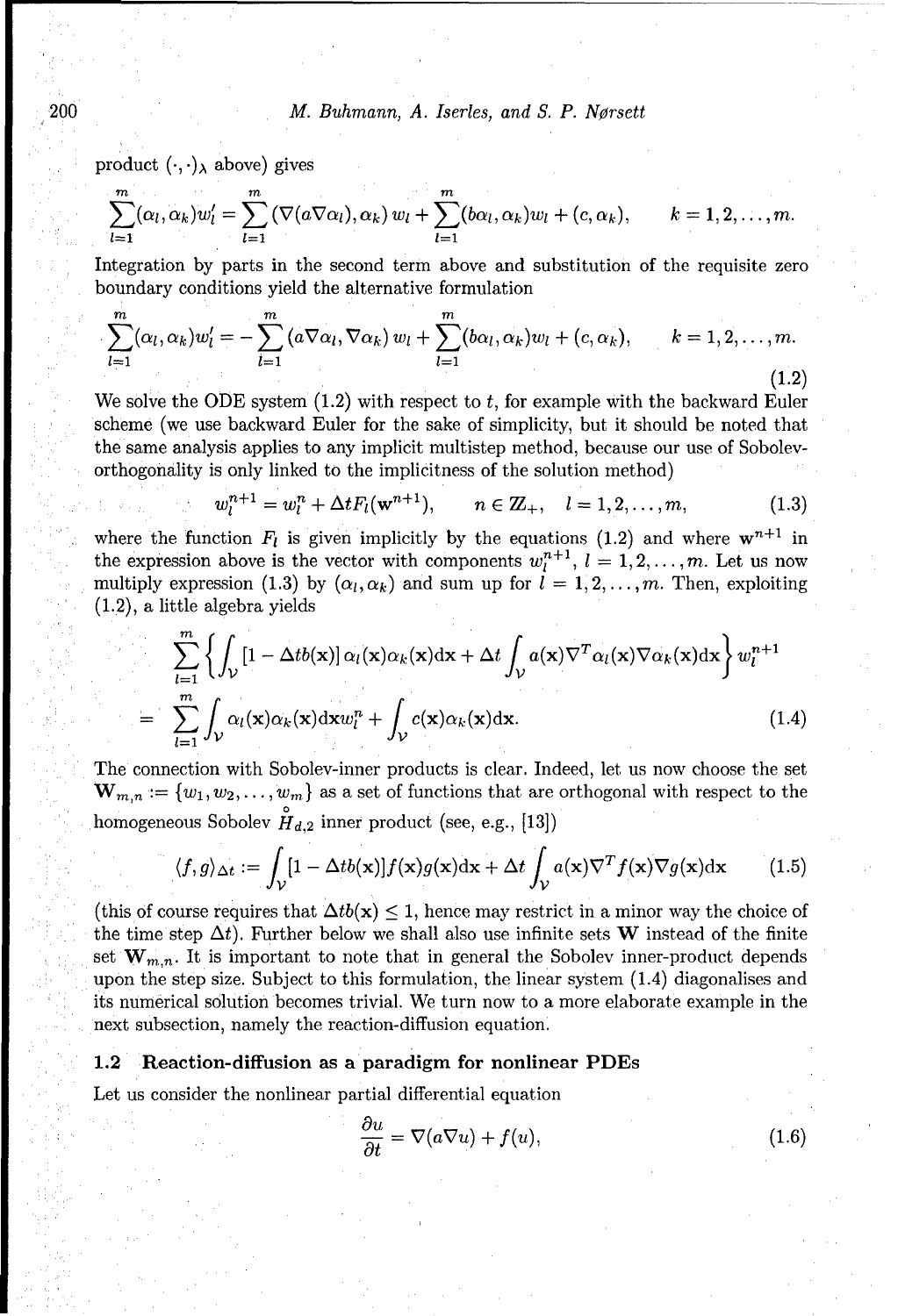where otherwise all the quantities are as in  $(1.1)$ , including the boundary conditions. Suppose that an approximation  $u^n$  to  $u(\mathbf{x}, n\Delta t)$  is available at all the spatial grid points. We commence by interpolating  $u^n$  to requisite precision by some function v. Thus, v is defined throughout the cube  $\mathcal V$  and coincides with  $u^n$  at the grid points. This allows us to linearise the source function  $f$  about  $u^n$ , the outcome being

$$
\frac{\partial u}{\partial t} = \nabla(a\nabla u) + c + bu + g(u),\tag{1.7}
$$

where

$$
b(\mathbf{x}) = f'(v(\mathbf{x})),
$$
  
\n
$$
c(\mathbf{x}) = f(v(\mathbf{x})) - f'(v(\mathbf{x}))v(\mathbf{x}),
$$
  
\n
$$
g(\mathbf{x}, u) = f(u) - f(v(\mathbf{x})) - f'(v(\mathbf{x}))[u - v(\mathbf{x})].
$$

Note that

$$
g(\mathbf{x},u) = O(|u-v|^2).
$$

We can now solve the nonlinear system  $(1.7)$  by functional iteration, i.e. by letting as a start

$$
w_l^{n+1,0} = w_l^n, \qquad l = 1,2,\ldots,m,
$$

and recurring, employing the inner product (1.5),

$$
\sum_{l=1}^{m} \langle \alpha_l, \alpha_k \rangle_{\Delta t} w_l^{n+1, j+1}
$$
\n
$$
\sum_{l=1}^{m} (\alpha_l, \alpha_k) w_l^n + \left( g \left( \cdot, \sum_{l=1}^{m} \alpha_l w_l^{n+1, j} \right), \alpha_k \right), \quad k = 1, 2, \dots, m,
$$
\n
$$
(1.8)
$$

for  $j \in \mathbb{Z}_+$ .

If, as in the previous subsection, we choose  $\mathbf{W}_m$  so as to diagonalise the linear system, each step of (1.8) becomes relatively cheap. Hence this approach might offer a realistic means to derive spectral approximation to nonlinear PDEs. Indeed, a special one-dimensional case can be treated straightforwardly and it is presented in the sequel.

#### **1.3** The one-dimensional case using polynomial splines

Let (1.1) be given in one space dimension and without source terms, whence it becomes the familiar diffusion equation with variable diffusion coefficient<br> $\frac{\partial u}{\partial t}$  *a (* $\frac{\partial u}{\partial t}$ )

$$
\frac{\partial u}{\partial t} = \frac{\partial}{\partial x} \left( a \frac{\partial u}{\partial x} \right).
$$

Thus, provided that  $0 \leq x \leq 1$  and t nonnegative, we require the 'usual' Sobolev orthogonality [13] with respect to the inner product

$$
\langle f,g \rangle_{\Delta t} = (f,g)_1 = \int_0^1 f(x)g(x) \mathrm{d}\varphi(x) + \int_0^1 f'(x)g'(x) \mathrm{d}\psi(x),
$$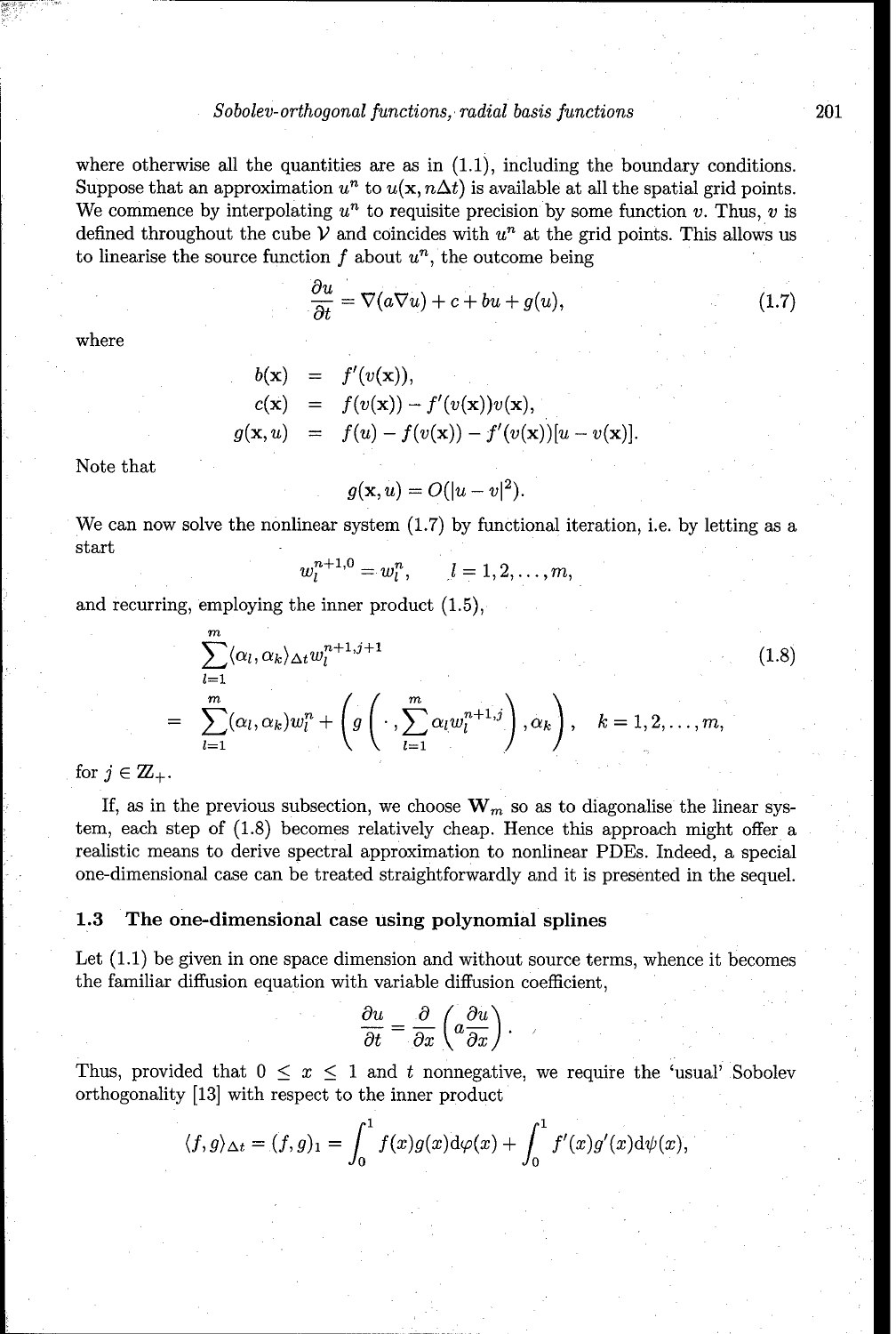202 M. Buhmann, *A. Iserles, and S. P. Norsett*

where

or

$$
\frac{d\varphi(x)}{dx} = 1 - \Delta t b, \qquad \frac{d\psi(x)}{dx} = \Delta t a.
$$

We emphasise again the dependence of the Sobolev-inner product on the step size. Taking the approach of the previous subsection as our point of departure, an obvious option is to use Sobolev-orthogonal polynomials. An alternative approach which can be worked out explicitly and which we wish to demonstrate in this subsection, is to use univariate polynomial spline approximations. It has the advantage of being more amenable to a generalisation to several space dimensions.

We suppose that the unit-interval [0, 1] is divided into N intervals of length  $h := \frac{1}{N}$ and consider a piecewise-quadratic basis of continuous functions  $s_1, s_2, \ldots, s_N$  such that

$$
s_l(x) := \begin{cases} \frac{1}{h} [x - (l-1)h] + \alpha_l (x - lh) [x - (l-1)h], & (l-1)h \le x \le lh, \\ \frac{1}{h} [(l+1)h - x] + \beta_l (x - lh) [x - (l+1)h], & lh \le x \le (l+1)h, \\ 0, & |x - lh| \ge h. \end{cases}
$$

Clearly,  $s_i$  is a continuous,  $C[0, 1]$  cardinal function of Lagrange interpolation at the knots (hence, a quadratic spline with double knots, cf., Powell [16], the added degree of freedom taken up by the requirement of Sobolev-orthogonality). Next, we need just to impose Sobolev orthogonality, and solve for the coefficients  $\alpha_l$  and  $\beta_l$ . This is equivalent to the requirement that

$$
\langle s_l, s_{l+1}\rangle_{\Delta t}=0, \qquad l=1,2,\ldots,N-1.
$$

In the special case  $a(x) \equiv 1$ ,  $b(x)$ ,  $c(x) \equiv 0$ , we have  $\varphi(x) = x$ ,  $\psi(x) = \Delta tx$  and

$$
\langle s_l, s_{l+1} \rangle_{\Delta t} = \int_0^h \left[ \frac{x}{h} + \alpha_{l+1}(x - h)x \right] \cdot \left[ \frac{h - x}{h} + \beta_l x(x - h) \right] dx + \Delta t \int_0^h \left( \frac{1}{h} + 2\alpha_{l+1} x - \alpha_{l+1} h \right) \left( -\frac{1}{h} + 2\beta_l x - \beta_l h \right) dx = h \int_0^1 \left[ \xi + \alpha_{l+1} h^2 (\xi - 1) \xi \right] \cdot \left[ 1 - \xi - \beta_l h^2 \xi (1 - \xi) \right] d\xi - \frac{\Delta t}{h} \int_0^1 (1 + 2\alpha_{l+1} \xi - \alpha_{l+1}) (1 + \beta_l - 2\beta_l \xi) d\xi = h \left[ \left( \frac{1}{6} - \frac{h^2}{12} (\alpha_{l+1} + \beta_l) + \frac{h^4}{30} \alpha_{l+1} \beta_l \right) + \frac{\Delta t}{h^2} \left( -1 + \frac{1}{3} \alpha_{l+1} \beta_l \right) \right].
$$

Let  $\mu = \Delta t / h^2$  be the Courant number. Since we have two degrees of freedom for each *I* and because each equation is otherweise independent of *l*, we may fix  $\alpha \equiv \alpha_l \equiv \beta_l$ . Then, letting  $\hat{\alpha} := h^2 \alpha$ , requiring  $\langle s_l, s_{l+1} \rangle_{\Delta t} = 0$  is equivalent to

 $5 - 5\hat{\alpha} + \hat{\alpha}^2 + 10\mu\alpha^2 - 30\mu = 0$  (1.9)

$$
(10\mu + h^4)\alpha^2 - 5h^2\alpha + 5 - 30\mu = 0.
$$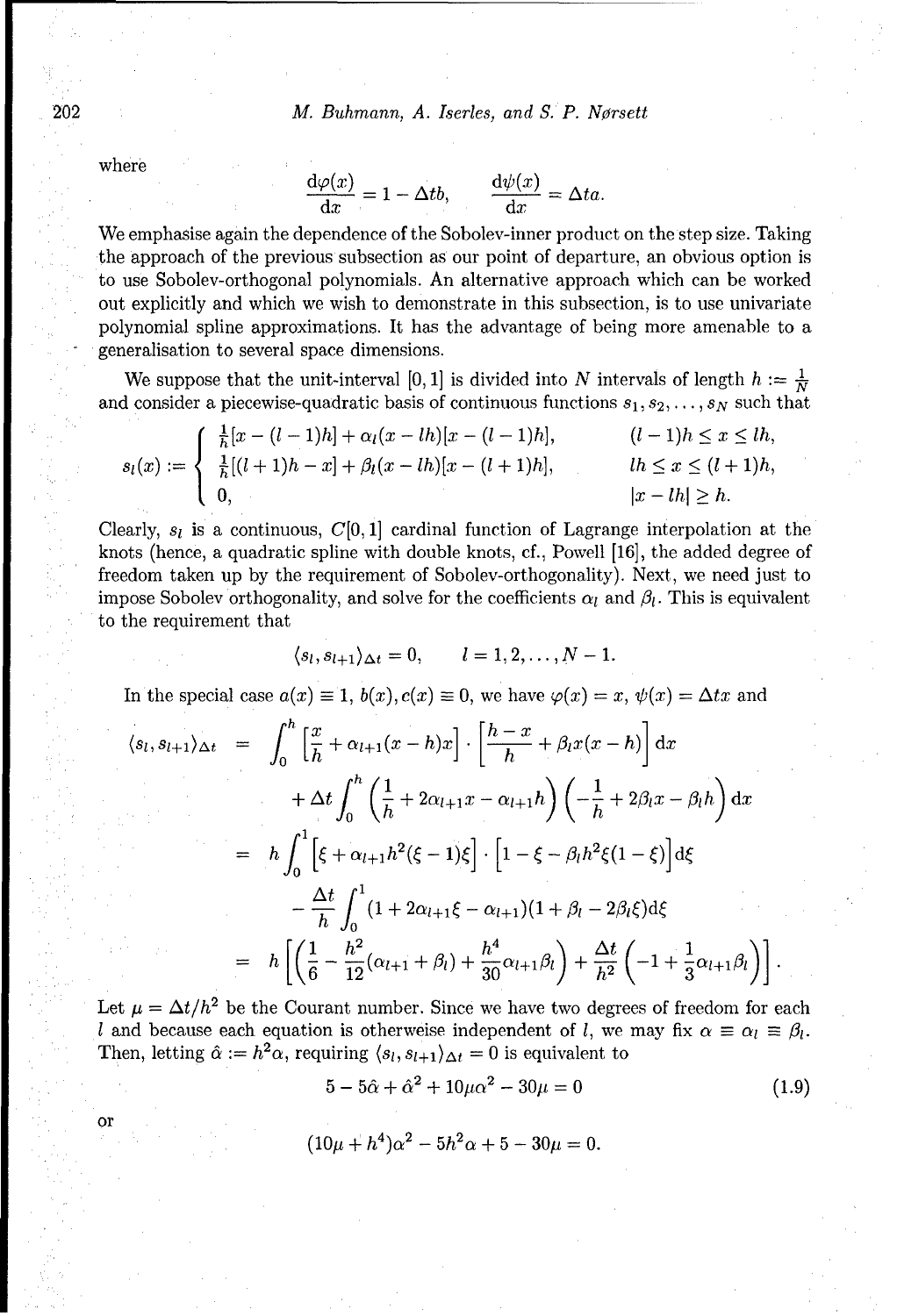We wish to solve this quadratic equation for  $\alpha$  for a suitable range of Courant numbers. Indeed, the equation (1.9) has two real solutions  $\alpha$  for every  $\mu > \frac{1}{6}$  if h is small enough, since its discriminant is

$$
(120\mu + 5)h^4 + 1200\mu^2 - 200\mu.
$$

In the case  $\mu = \frac{1}{6}$  each s<sub>l</sub> reduces, upon the choice of  $\hat{\alpha} = 0$ , to a *chapeau* function. Otherwise we obtain  $\alpha = O(1)$ . We may give up a small support, characteristic of spline functions (which, anyway, is of marginal importance, since we do not solve linear systems!). This is a case discussed in the next section. Another obvious alternative is to construct an orthogonal basis from chapeau functions. This, however, is easily seen to be identical to the LU factorization of the standard FEM matrix

| $\frac{2}{3}$ $\frac{1}{6}$ $\frac{6}{0}$ | $\frac{1}{6}$<br>$\frac{2}{3}$ $\frac{1}{6}$ | 0<br>$\frac{1}{6}$ $\frac{2}{3}$ | 0<br>$\mathbf{0}$<br>$\frac{1}{6}$ | $\bf{0}$<br>0<br>$\bf{0}$                 |                                           | 0<br>Q<br>0   |
|-------------------------------------------|----------------------------------------------|----------------------------------|------------------------------------|-------------------------------------------|-------------------------------------------|---------------|
|                                           |                                              |                                  |                                    |                                           |                                           |               |
| 0                                         |                                              | 0                                | $\frac{1}{6}$                      |                                           |                                           | 0             |
| 0                                         |                                              | $\bf{0}$                         |                                    | $\frac{2}{3}$ $\frac{1}{6}$ $\frac{1}{6}$ | $\frac{1}{6}$ $\frac{6}{3}$ $\frac{1}{6}$ | $\frac{1}{9}$ |
| 0                                         |                                              | 0                                | 0                                  |                                           |                                           |               |

# 2 Applications of radial basis functions and wavelets

#### 2.1 Sobolev-orthogonal translates of a radial basis function

In this section, we wish to develop a more general approach employing the concepts of wavelets and radial basis functions and employ shift-invariant spaces of approximations for our spectral methods. We begin by giving up the compactness of the domain *V* and work on the entire real line instead. For this, we shall demonstrate the use of Sobolev-inner products and shift-invariant spaces and concentrate solely on this part of the analysis in the present article. So, in particular, the set W above is of the form  $\{\phi(\cdot - nh) \mid n \in \mathbb{Z}\}\.$  In the sequel we shall add several remarks about how to find compactly-supported  $\phi$  that allow the treatment of partial differential equations on compact domains. We remark that  $n$  is no longer used for the time-steps in the differential equation solver but for the shifts of the radial functions.

To start with, we wish to find a function  $\phi \in \mathbf{H}^2(\mathbb{R})$ , where  $\mathbf{H}^2(\mathbb{R})$  is a nonhomogeneous Sobolev space, such that for a positive constant  $\lambda$  and positive spacing h it is true that

$$
\int_{-\infty}^{\infty} \phi(x)\phi(x-hn) dx + \lambda \int_{-\infty}^{\infty} \phi'(x)\phi'(x-hn) dx = \delta_{0n}, \qquad n \in \mathbb{Z}.
$$
 (2.1)

We multiply both left- and right-hand-side of the general pattern  $(2.1)$  by  $\exp(i\theta n)$  and sum over  $n \in \mathbb{Z}$ ,

$$
\sum_{n=-\infty}^{\infty} \exp(i\theta n) \left\{ \int_{-\infty}^{\infty} \phi(x)\phi(x-hn) dx + \lambda \int_{-\infty}^{\infty} \phi'(x)\phi'(x-hn) dx \right\} = 1, \ \theta \in [-\pi, \pi].
$$
\n(2.2)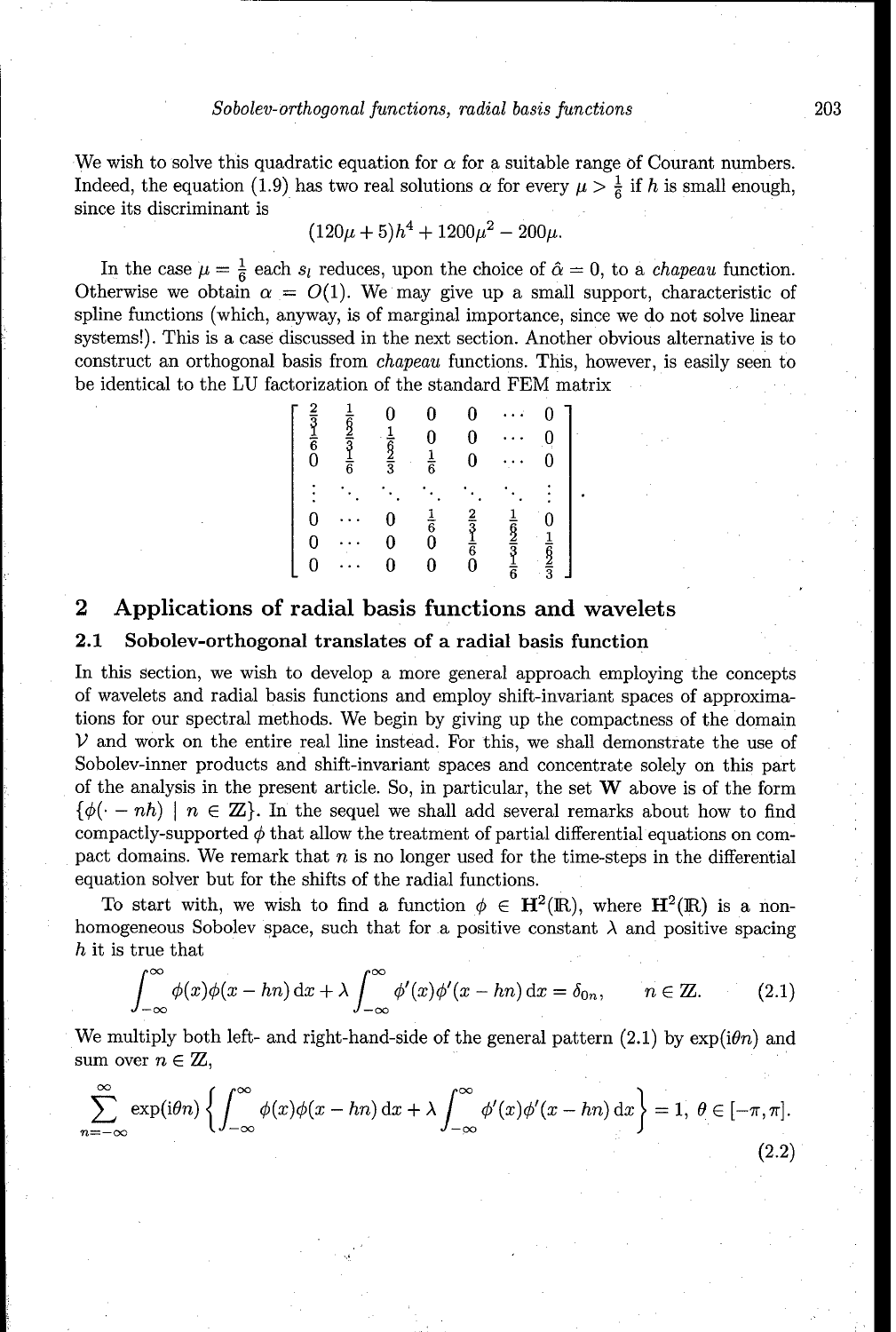In order to be able to exchange summation and integration and apply the Poisson summation formula (Stein and Weiss [17], p. 252) we make a number of assumptions. The version of the Poisson summation formula that we wish to use states that for a univariate function f with

$$
|f(x)| = O\left((1+|x|)^{-1-\epsilon}\right)
$$
  
and  

$$
|\hat{f}(x)| = O\left((1+|x|)^{-1-\epsilon}\right)
$$

and positive 
$$
\epsilon
$$
, the following equality holds (note that the first bound in the above implies existence and continuity of the one-dimensional Fourier transform)

$$
\sum_{j=-\infty}^{\infty} \hat{f}(\theta + 2\pi j) = \sum_{j=-\infty}^{\infty} \exp(i\theta j) f(j).
$$

Specifically, we assume that the following three decay estimates hold:

$$
|\phi(x)| \le c(1+|x|)^{-1-\epsilon},
$$
  

$$
|\phi'(x)| \le c(1+|x|)^{-1-\epsilon},
$$

and 
$$
|\hat{\phi}(\xi)| \leq c(1+|\xi|)^{-3-\varepsilon},
$$

where c is a generic positive constant,  $\varepsilon > 0$ ,  $\hat{\phi}$  denotes the Fourier transform and we demand the faster rate of decay in the last display because we shall later require summability of translates of the Fourier transform multiplied by the square of its argument. Note in particular that the first decay condition renders the Fourier transform  $\hat{\phi}$  continuous and well defined.

An example for a function  $\phi$  that satisfies the three decay conditions above is the second divided difference of the multiquadric radial basis function [4]  $\sqrt{r^2 + C^2}$  that is

$$
\phi(x) = \frac{1}{2}\sqrt{(x-1)^2 + C^2} - \sqrt{x^2 + C^2} + \frac{1}{2}\sqrt{(x+1)^2 + C^2}.
$$

Here,  $C$  is a positive constant parameter. The above function decays cubically [4] and its Fourier transform even decays exponentially due to the exponential decay of the modified Bessel function  $K_1$  [1] that features in the generalised Fourier transform of the multiquadric, here stated only in the one-dimensional case,

$$
-2C\frac{K_1(C|\xi|)}{|\xi|}
$$

(cf. Jones [14]).

Once summation and integration are interchanged, (2.2) becomes

$$
\int_{-\infty}^{\infty} \phi(x) \sum_{n=-\infty}^{\infty} \exp(i\theta n) \phi(x - hn) \,dx
$$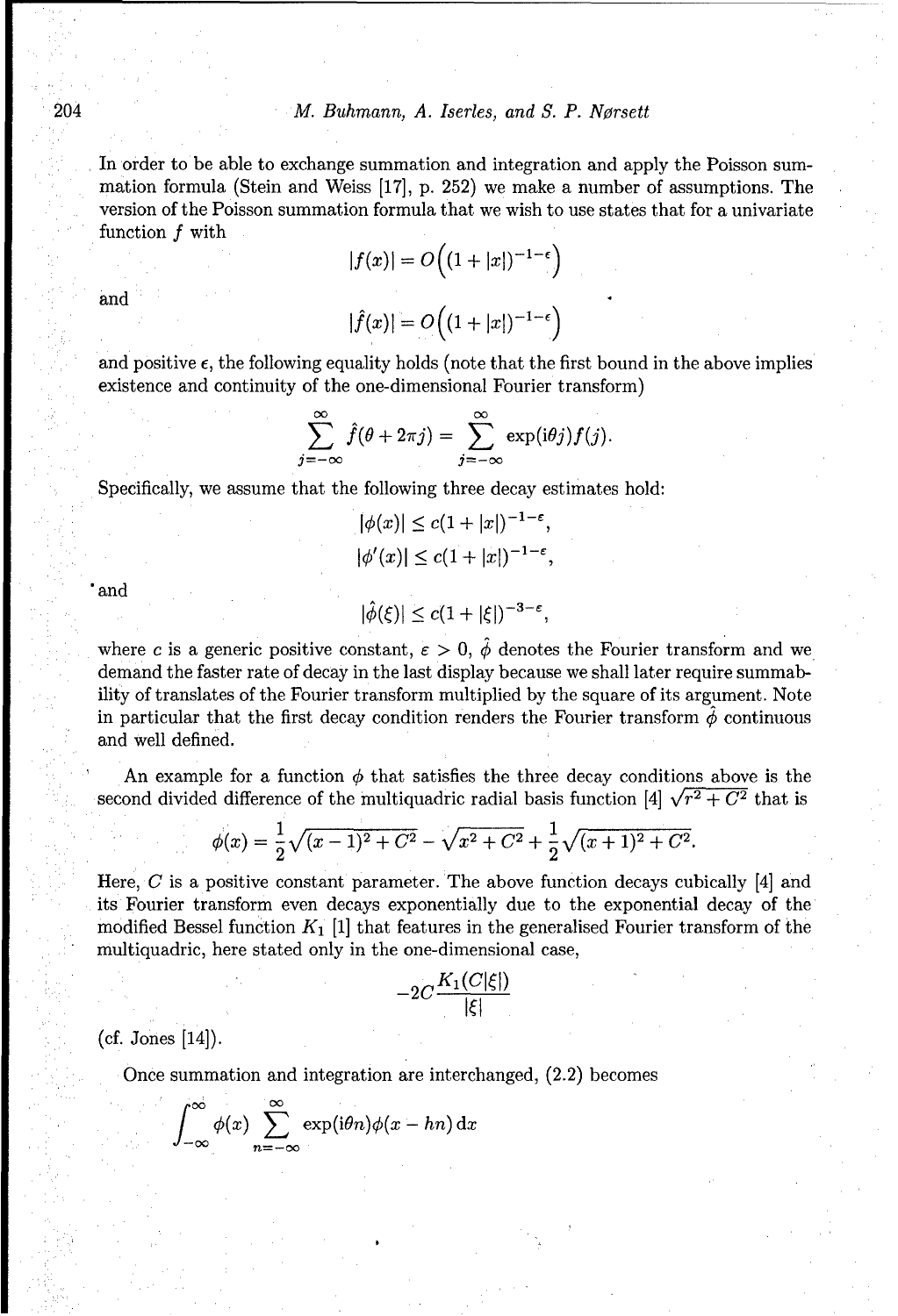$$
+\lambda \int_{-\infty}^{\infty} \phi'(x) \sum_{n=-\infty}^{\infty} \exp(i\theta n) \phi'(x-hn) \, \mathrm{d}x = 1, \qquad \theta \in [-\pi, \pi], \qquad (2.3)
$$

or, applying the Poisson Summation Formula (Stein and Weiss, [17], p. 252)

$$
\int_{-\infty}^{\infty} \phi(x) \sum_{n=-\infty}^{\infty} \exp\left(i h^{-1} x (\theta + 2\pi n)\right) \hat{\phi}\left(h^{-1} (\theta + 2\pi n)\right) dx + i \lambda h^{-1}
$$
\n
$$
\times \int_{-\infty}^{\infty} \phi'(x) \sum_{n=-\infty}^{\infty} \exp\left(i h^{-1} x (\theta + 2\pi n)\right) (\theta + 2\pi n) \hat{\phi}\left(h^{-1} (\theta + 2\pi n)\right) dx = h,
$$
\n(2.4)

where  $\theta \in [-\pi, \pi]$ . Because  $\phi$  vanishes at infinity, integration by parts of the second term of  $(2.4)$  gives

$$
\int_{-\infty}^{\infty} \phi(x) \sum_{n=-\infty}^{\infty} \exp\left(\mathrm{i}h^{-1}x(\theta+2\pi n)\right) \hat{\phi}\left(h^{-1}(\theta+2\pi n)\right) \mathrm{d}x
$$
  
+ 
$$
\frac{\lambda}{h^2} \int_{-\infty}^{\infty} \phi(x) \sum_{n=-\infty}^{\infty} \exp(\mathrm{i}h^{-1}x(\theta+2\pi n))(\theta+2\pi n)^2 \hat{\phi}(h^{-1}(\theta+2\pi n)) \mathrm{d}x
$$
  
= 
$$
\sum_{n=-\infty}^{\infty} \hat{\phi}(h^{-1}(\theta+2\pi n)) \hat{\phi}\left(-h^{-1}(\theta+2\pi n)\right) \left[1+\lambda h^{-2}(\theta+2\pi n)^2\right] = h.
$$

Since  $\phi$  is real,  $\hat{\phi}(-\xi) = \overline{\hat{\phi}}(\xi)$ , and this implies

$$
\sum_{n=-\infty}^{\infty} |\hat{\phi}(h^{-1}(\theta + 2\pi n))|^2 (1 + \lambda h^{-2}(\theta + 2\pi n)^2) = h, \qquad \theta \in [-\pi, \pi]. \tag{2.5}
$$

This is our condition that leads to the required Sobolev-orthogonality. In summary, we have established the following theorem.

Theorem 2.1 *If the decay conditions* on *0, as stated above, hold* in tandem with *the expression* (2.5), then the required orthogonality condition (2.1) *is satisfied.*

We note that, if we are given a  $\psi$  such that

$$
\sum_{n=-\infty}^{\infty} \left| \hat{\psi}\left(h^{-1}(\theta + 2\pi n)\right) \right|^2 = h, \qquad \theta \in [-\pi, \pi], \tag{2.6}
$$

then  

$$
\hat{\phi}(\xi) := \frac{\hat{\psi}(\xi)}{\sqrt{1 + \lambda \xi^2}}
$$
(2.7)

satisfies (2.5). This expression can be used to derive an explicit transformation which takes a  $\psi$  that satisfies (2.6), into a  $\phi$  satisfying (2.5), although its practical computation may be nontrivial. Indeed, by the Parseval-Plancherel theorem [17], we get the useful identity

$$
\phi(x) = \frac{1}{\pi\sqrt{\lambda}} \int_{-\infty}^{\infty} \psi(x - y) K_0\left(\frac{|y|}{\sqrt{\lambda}}\right) dy,
$$
\n(2.8)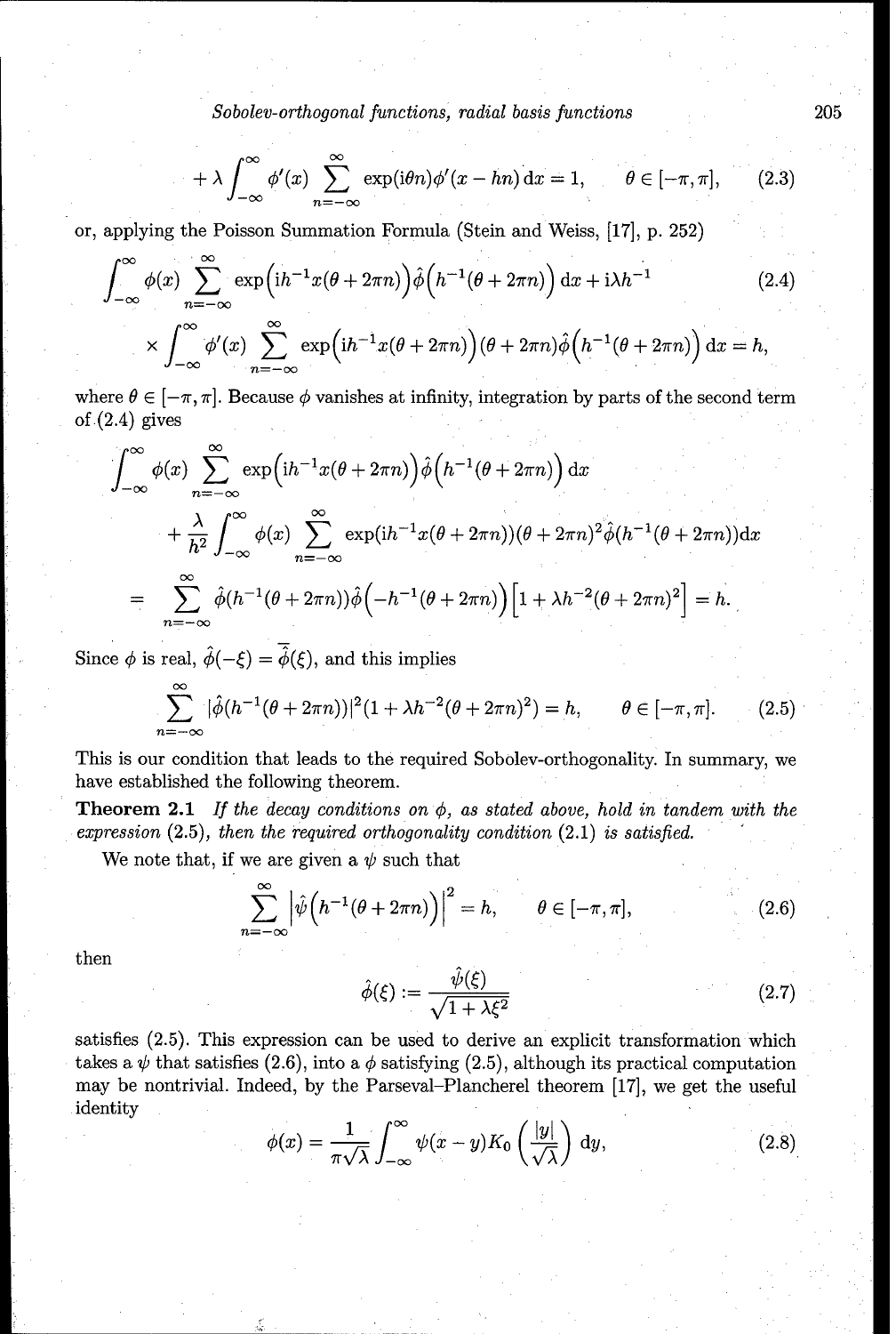which is a convolution and whose Fourier transform is therefore  $(2.7)$  (cf., for instance, Jones [14]). In (2.8),  $K_0$  is the 0th modified Bessel function (Abramowitz and Stegun [1]) which is positive on positive reals and satisfies  $K_0(t) \sim -\log t$  near zero and  $K_0(t) \sim \sqrt{\pi/(2t)}e^{-t}$  for large t, similar to the asymptotics we have used before for the *K1* modified Bessel function. Hence, by a lemma in [7], see also (Light and Cheney [15])  $\phi$  decays algebraically of a certain order if  $\psi$  does. Moreover, because  $1/\sqrt{1 + \lambda x^2}$  is positive, integer translates of  $\phi$  are dense in  $L^2$ , say, provided that this is the case with integer translates of  $\psi$  [18].

In some trivial cases we may evaluate the integral (2.8) explicitly, for instance for  $\psi(x) = \cos x$ , where the integral is again a constant multiple of the cosine function (Abramowitz and Stegun [1]). Otherwise, the smoothness and fast exponential decay of the modified Bessel function can be used together with a quadrature formula.

We may now use the translates of such Sobolev-orthogonal functions in the spectral approximation of a PDE as above, letting  $\mathbf{W} := \{ \phi(\cdot - nh) \mid n \in \mathbb{Z} \}.$ 

An example of a function  $\hat{\psi}$  that satisfies (2.5) is simply the characteristic function scaled by h of the interval  $[-h\pi, h\pi]$ . In that case,  $|\psi(x)|$  decays like  $1/|x|$ . In fact, any  $\psi$  that satisfies  $|\hat{\psi}(\xi)| \leq c(1+|\xi|)^{-1/2-\epsilon}$  for positive  $\varepsilon$  can be made to satisfy (2.6) by subjecting it to the transformation

$$
\hat{\psi}(\xi) \mapsto \hat{\tilde{\psi}}(\xi) := \frac{\sqrt{h}\hat{\psi}(\xi)}{\sqrt{\sum_{n=-\infty}^{\infty} |\hat{\psi}(\xi + h^{-1}2\pi n)|^2}},
$$
\n(2.9)

see for instance (Battle [2]). If  $\psi$  is compactly supported then the transformed  $\psi$  will not necessarily be compact supported but decay exponentially [6].

In order to find a class of examples of *compactly supported*  $\psi$  that satisfy (2.6), see Daubechies  $[8]$  for her compactly supported scaling functions  $\psi$  which are fundamental for the construction of Daubechies wavelets. For example, the following conditions are sufficient for  $\psi$  which shall be defined by its Fourier transform to satisfy (2.6) for  $h = 1$ (other h can be used by scaling):

$$
\hat{\psi}(\xi) = \prod_{j=1}^{\infty} \tilde{h}\left(\frac{\xi}{2^j}\right),\,
$$

where, for some suitable coefficients  $h_k$ ,

$$
\tilde{h}(\xi) = \sum_{k=0}^{2N-1} \tilde{h}_k e^{-ik\xi}
$$

has to satisfy  $\tilde{h}(0) = 1$ ,  $\tilde{h}(\pi) = 0$ , and

$$
|\tilde{h}(\xi)|^2 + |\tilde{h}(\xi + \pi)|^2 = 1, \qquad \xi \in [-\pi, \pi].
$$

For the construction of such  $\tilde{h}$ , see [8]. Compactly supported basis functions are important to approximate the numerical solution of a PDE as in the above example defined on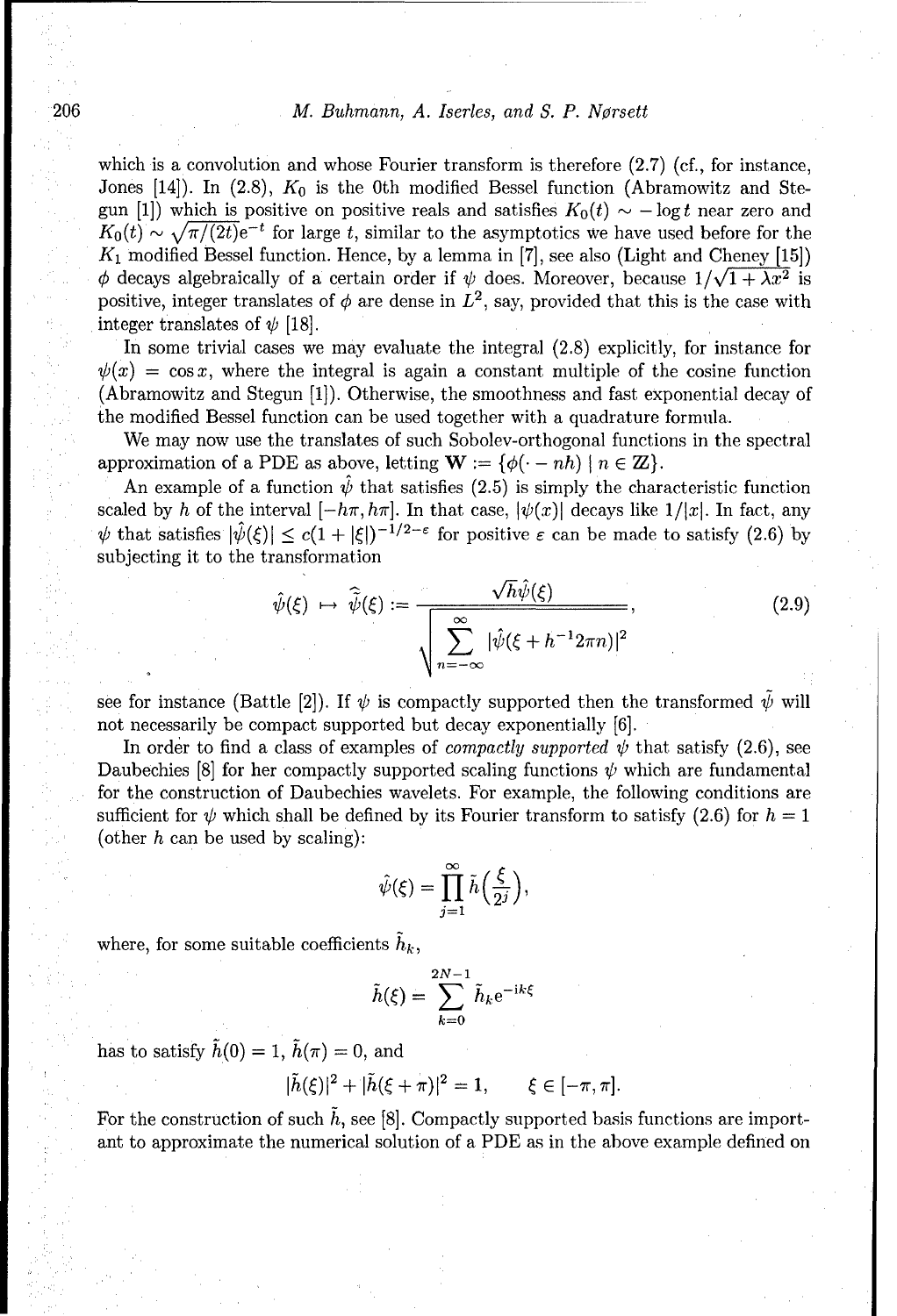a compact *V*. Moreover, any  $\psi$  with the aforementioned decay property can be made to satisfy (2.5) by the transformation

$$
\hat{\psi}(\xi) \mapsto \frac{\sqrt{h}\hat{\psi}(\xi)}{\sqrt{\sum_{n=-\infty}^{\infty} |\hat{\psi}(\xi + h^{-1}2\pi n)|^2 (1 + \lambda(\xi + h^{-1}2\pi n)^2}}.
$$
\n(2.10)

They can also be found by applying the transformation  $(2.10)$  and using the transformation (2.9) as well.

We note finally, that for instance, when  $\psi$  is a B-spline then its translates are dense in  $L^2$  if we allow h to become arbitrarily small (see, for instance, Powell [16]) and the last section of this paper).

### 2.2 Sobolev-orthogonal translates of a function in higher dimensions

Applying the approach of the previous subsection **to** the Sobolev inner product

$$
\int_{\mathbf{R}^d} f(\mathbf{x}) g(\mathbf{x}) \, \mathrm{d}\mathbf{x} + \lambda \int_{\mathbf{R}^d} \nabla^T f(\mathbf{x}) \nabla g(\mathbf{x}) \, \mathrm{d}\mathbf{x},
$$

the outcome is the orthogonality condition

$$
\sum_{\mathbf{n}\in\mathbb{Z}^d} |\hat{\phi}(h^{-1}(\theta + 2\pi \mathbf{n}))|^2 (1 + \lambda h^{-2} \|\theta + 2\pi \mathbf{n}\|^2) = h^d, \qquad \theta \in [-\pi, \pi]^d, \qquad (2.11)
$$

which replaces (2.5). We are now also interested in the more general case of Sobolev-type inner products

$$
\int_{\mathbf{R}^d} f(\mathbf{x}) g(\mathbf{x}) \mu(\mathbf{x}) \, \mathrm{d}\mathbf{x} + \lambda \int_{\mathbf{R}^d} \nabla^T f(\mathbf{x}) \nabla g(\mathbf{x}) \nu(\mathbf{x}) \, \mathrm{d}\mathbf{x},
$$

where the weights  $\mu$  and  $\nu$  are positive. Here the orthogonality condition becomes more complicated. Specifically, it is

$$
\sum_{\mathbf{n}\in\mathbb{Z}^d} \hat{\phi}_{\mu}\Big(h^{-1}(\theta+2\pi\mathbf{n})\Big)\overline{\hat{\phi}_{\mu}}\Big(h^{-1}(\theta+2\pi\mathbf{n})\Big) + \lambda h^{-2}\hat{\phi}_{\nu}\Big(h^{-1}(\theta+2\pi\mathbf{n})\Big)\overline{\hat{\phi}_{\nu}}\Big(h^{-1}(\theta+2\pi\mathbf{n})\Big) = h^d, \qquad \theta \in [-\pi,\pi]^d,
$$

where

$$
\hat{\phi}_{\mu} := \hat{\phi} * \widehat{\sqrt{\mu}}, \n\hat{\phi}_{\nu} := (\|\cdot\| \times \hat{\phi}) * \widehat{\sqrt{\nu}},
$$

and  $*$  denotes continuous convolution, used as in (2.8), where  $\psi$  is convolved with a modified Bessel function.

### **2.3** Error estimates

We can offer error estimates for the Sobolev-orthogonal bases, firstly, in the case when  $\phi$  is a univariate spline of fixed degree m, say, with knots on  $h\mathbb{Z}$ , and, secondly, in the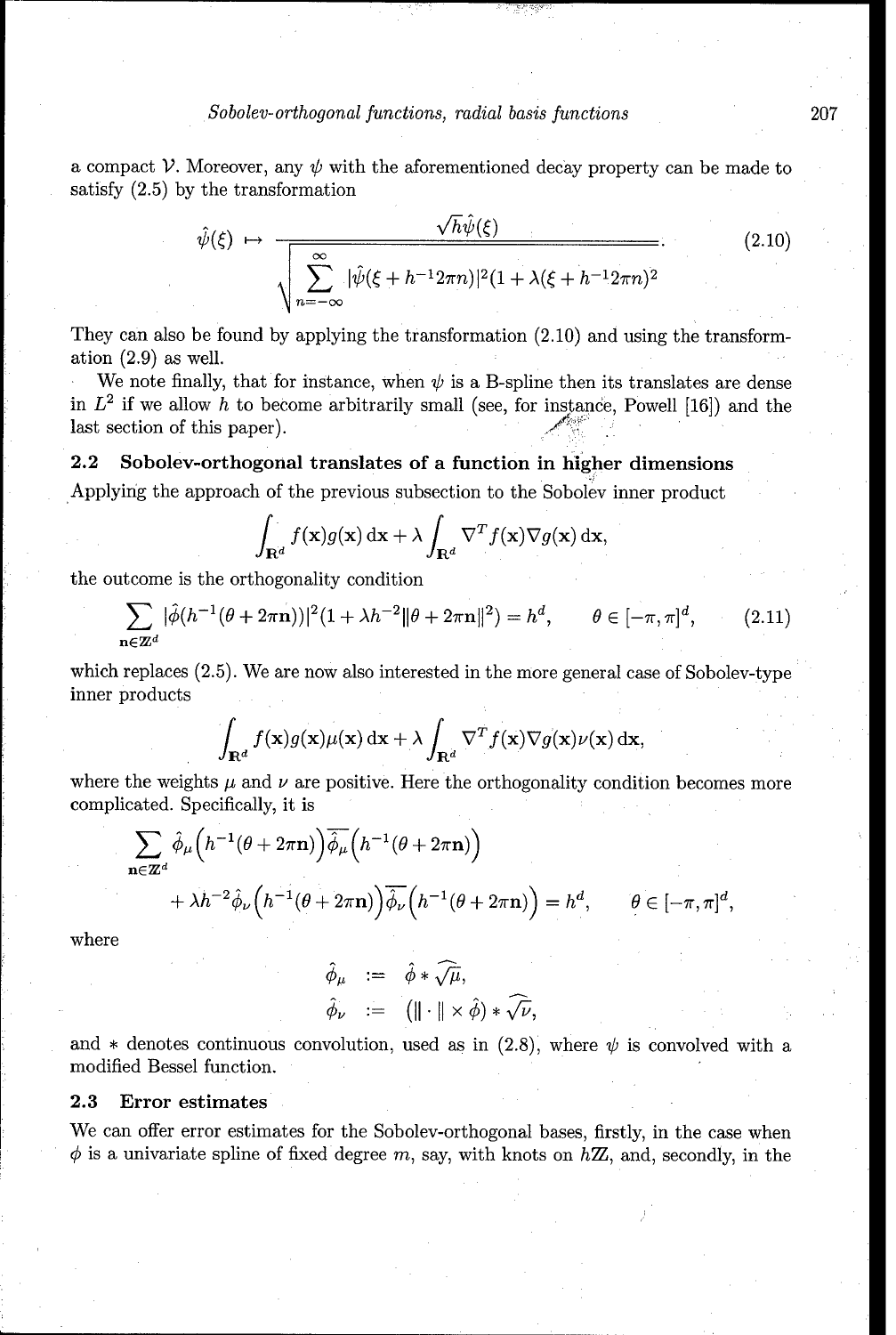case when  $\phi$  is a linear combination of translates of the radial Gauss kernel

 $e^{-\alpha^2x^2/2}$ ,  $x \in \mathbb{R}$ ,

along  $h\mathbb{Z}$ . In the former case it is known that the *uniform* approximation error to a sufficiently smooth function from the linear space spanned by  $\phi(\cdot - nh)$ ,  $n \in \mathbb{Z}$ , is at most a constant multiple of  $h^{m+1}$  ([16]). We have already mentioned that we require  $\lambda = O(h^2)$ , therefore it can be deduced by twofold integration by parts that the Sobolev error is indeed  $O(h^{m+1})$ . This can be generalized in a straightforward way to higher dimensions by tensor-product B-splines.

Our  $L^2(\mathbb{R})$  error estimates can be carried out as follows: Let f be a band-limited function, that is, one with a compactly-supported Fourier transform, which satisfies such assumptions that imply that the best least-squares approximation using a Sobolev inner product

$$
s_h(x) = \sum_{n = -\infty}^{\infty} \langle f, \phi(\cdot - hn) \rangle_{\lambda, h} \phi(x - nh), \qquad x \in \mathbb{R}, \tag{2.12}
$$

is well defined. For instance, we may require that  $\langle f, f \rangle_{\lambda,h} < \infty$ , as well as sufficient decay of the radial basis function  $\phi$ , i.e.

> $|\phi(r)| \leq c(1+|r|)^{-1-\epsilon}$  $\phi'(r)| \leq c(1+|r|)^{-1-}$

for a positive  $\varepsilon$ . Here  $\langle \cdot, \cdot \rangle_{\lambda,h}$  is the Sobolev inner product which we study in this note and it is helpful to emphasise its dependence on  $h$  in the subscript. We begin with the piecewise polynomial, i.e. spline, case. Hence, let  $\phi$  be from the space of splines of degree m with knots on  $h\mathbb{Z}$  such that its translates are Sobolev orthogonal.

Theorem 2.2 *Subject to the assumptions of the last paragraph, we have the* error estimate

$$
||s_h - f||_2 = O(h^{m+1}), \qquad h \to 0. \tag{2.13}
$$

Proof: We shall establish in the course of this proof an error estimate for the first derivative of the error function in (2.13), so that an order of convergence can also be concluded for the norm associated with our Sobolev inner product. Indeed, because the Fourier transform is an  $L^2(\mathbb{R})$  isometry, we may prove (2.13) by considering

$$
\|\hat{s}_h - f\|_2 \tag{2.14}
$$

instead of the left-hand side of (2.13). The Fourier transform of (2.12) is

$$
\hat{s}_h(\theta) = \sum_{n=-\infty}^{\infty} \langle f, \phi(\cdot - nh) \rangle_{\lambda, h} e^{-i\theta n h} \hat{\phi}(\theta), \qquad \theta \in \mathbb{R}.
$$

The absolute convergence of the above is guaranteed by the decay conditions on  $\phi$ . Hence the square of (2.14) is, by the Parseval-Plancherel Formula and periodisation of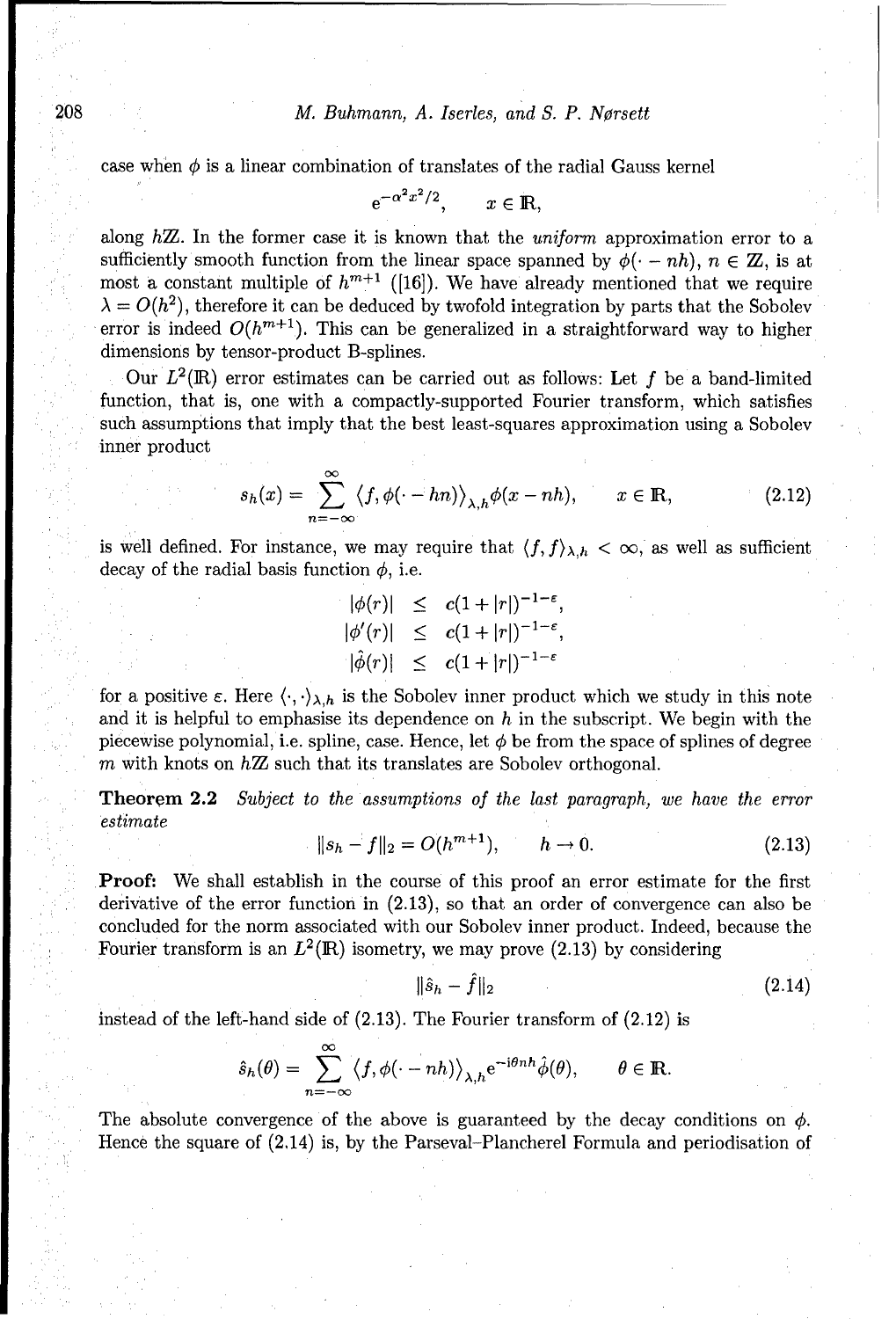the integrand with respect to  $\theta$ ,

$$
\int_{-\infty}^{\infty} \left| \hat{f}(\theta) - \sum_{n=-\infty}^{\infty} \langle f, \phi(\cdot - nh) \rangle_{\lambda, h} e^{-i\theta h n} \hat{\phi}(\theta) \right|^2 d\theta
$$
  
\n
$$
= \int_{-\infty}^{\infty} \left| \hat{f}(\theta) - \sum_{n=-\infty}^{\infty} \int_{-\infty}^{\infty} \hat{f}(\xi) \hat{\phi}(\xi) e^{i\xi h n} (1 + \lambda \xi^2) d\xi e^{-i\theta h n} \hat{\phi}(\theta) \right|^2 d\theta
$$
  
\n
$$
= \int_{-\pi/h}^{\pi/h} \sum_{k=-\infty}^{\infty} \left| \hat{f}(\theta + 2\pi k/h) - \hat{\phi}(\theta + 2\pi k/h) \right|^2
$$
  
\n
$$
\times \sum_{n=-\infty}^{\infty} \int_{-\infty}^{\infty} \hat{f}(\xi) \hat{\phi}(\xi) e^{i\xi nh} (1 + \lambda \xi^2) d\xi e^{-i\theta nh} \Big|^2 d\theta.
$$
 (2.15)

The  $(1 + \lambda \xi^2)$  term in the above comes from the derivative in the Sobolev inner product and Fourier transform. Because  $f$  is band-limited, for small enough  $h$  (2.15) assumes the form

$$
\int_{-\pi/h}^{\pi/h} \sum_{k=-\infty}^{\infty} \left| \hat{f}(\theta)\delta_{0k} - \hat{\phi}(\theta + 2\pi k/h) \sum_{n=-\infty}^{\infty} \int_{-\infty}^{\infty} \hat{f}(\xi)\hat{\phi}(\xi)e^{i\xi nh}(1 + \lambda\xi^2) d\xi e^{-i\theta nh} \right|^2 d\theta.
$$
\n(2.16)

Using again the band limitedness of  $f$ , together with the Poisson Summation Formula, (2.16) can be brought into the form

$$
\int_{-\pi/h}^{\pi/h} \sum_{k=-\infty}^{\infty} \left| \hat{f}(\theta)\delta_{0k} - \hat{\phi}(\theta + 2\pi k/h) \right|
$$
  
 
$$
\times \frac{1}{h} \sum_{n=-\infty}^{\infty} \hat{f}(\theta + 2\pi n/h) \hat{\phi}(\theta + 2\pi n/h) \left(1 + \lambda(\theta + 2\pi n/h)^2\right) \Big|^{2} d\theta
$$
  
= 
$$
\int_{-\pi/h}^{\pi/h} \sum_{k=-\infty}^{\infty} \left| \hat{f}(\theta)\delta_{0k} - h^{-1} \hat{\phi}(\theta + 2\pi k/h) \hat{f}(\theta) \hat{\phi}(\theta) (1 + \lambda \theta^{2}) \right|^{2} d\theta.
$$
 (2.17)

In the case when  $\phi$  is in the aforementioned spline space, it can be expressed as the inverse Fourier transform of

$$
\hat{\phi}(\xi) = \frac{\sqrt{h}\hat{r}(\xi)}{\sqrt{\sum_{n=-\infty}^{\infty} |\hat{r}(\xi + h^{-1}2\pi n)|^2 \left(1 + \lambda(\xi + h^{-1}2\pi n)^2\right)}}, \qquad \xi \in \mathbb{R}, \tag{2.18}
$$

where  $\hat{r}(\xi) = \xi^{-m-1}$ . This follows from (2.5) and from the fact that all splines from our space are linear combinations of integer translates of  $r(x) := |x|^m$ , whose generalised Fourier transform is a multiple of  $\xi^{-m-1}$  [14]. Since any constant factors in front of the function  $\xi^{-m-1}$  in  $\hat{r}$  cancel in the expression for  $\hat{\phi}$  above, we have ignored them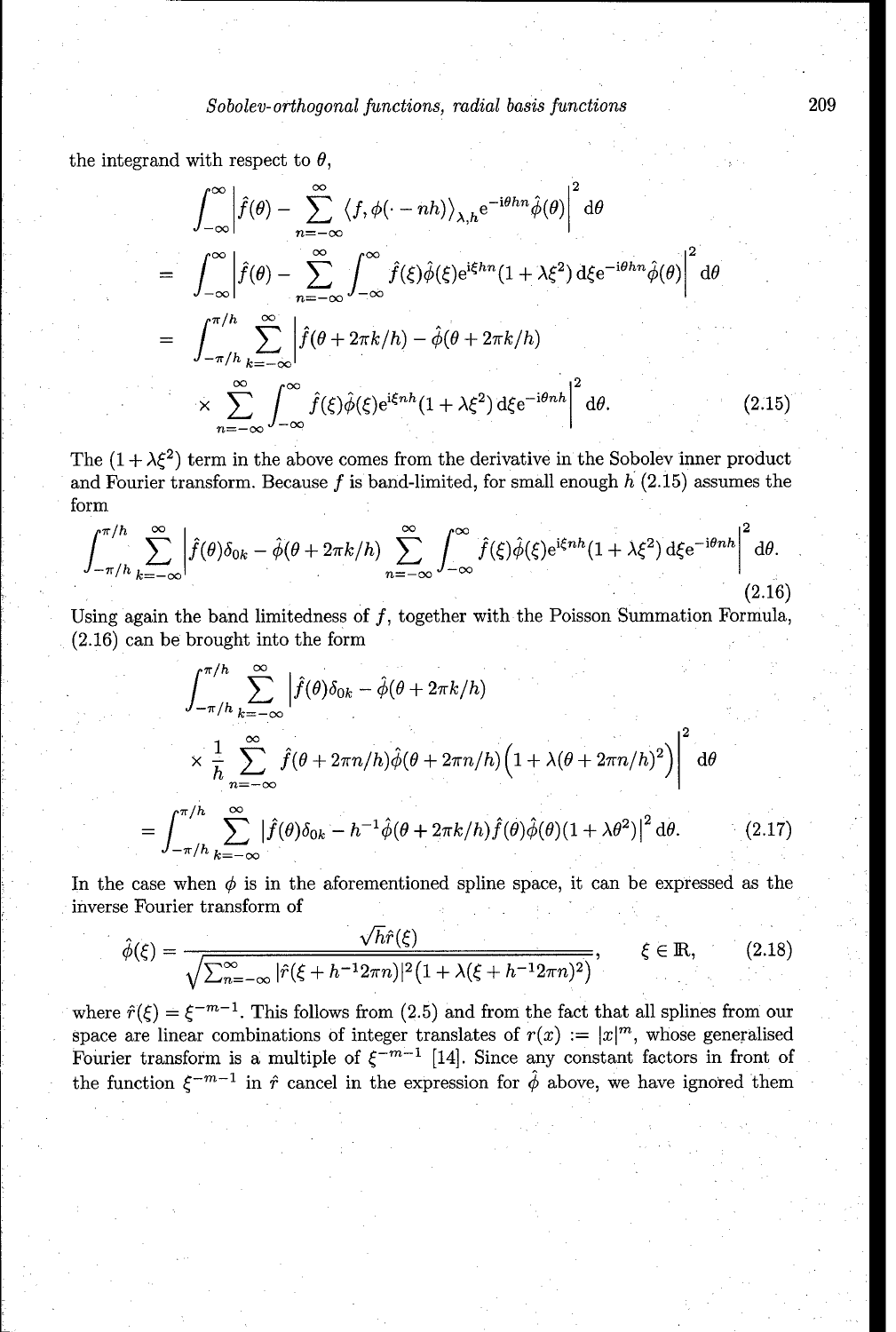## 210 M. Buhmann, *A. Iserles, and S. P. Norsett*

 $|2$ 

straightaway. Substituting (2.18) into (2.17), we get the integral over  $[-\pi/h, \pi/h]$  of

$$
\sum_{k=-\infty}^{\infty} \left| \hat{f}(\theta)\delta_{0k} - \frac{\hat{r}(\theta + h^{-1}2\pi k)\hat{r}(\theta)}{\sum_{n=-\infty}^{\infty} |\hat{r}(\theta + h^{-1}2\pi n)|^2 (1 + \lambda(\theta + h^{-1}2\pi n)^2)} \hat{f}(\theta)(1 + \lambda\theta^2) \right| \quad (2.19)
$$

Considering (2.19) for each m separately, it follows from (2.19) and from  $\hat{r}(\xi) = \xi^{-m-1}$ that our claim is true. Indeed for the sum over all terms with  $k \neq 0$ , it is evident that we obtain a factor of  $h^{2m+2}$  from the numerator, because the denominator is periodic containing one term independent of h, and the nonvanishing expression  $h^{-1}2\pi k$  in the argument of  $\hat{r}(\theta + h^{-1}2\pi k)$  guarantees  $\hat{r}(\theta + h^{-1}2\pi k) \sim h^{m+1}$  due to  $\hat{r}(\xi) = \xi^{-m-1}$ . Of course, the squares then taken provide the  $h^{2m+2}$  instead of  $h^{m+1}$ .

On the other hand, for  $k = 0$ , we have for small enough h

$$
\left| \hat{f}(\theta) - \frac{|\hat{r}(\theta)|^2 (1 + \lambda \theta^2) \hat{f}(\theta)}{\sum_{n=-\infty}^{\infty} |\hat{r}(\theta + h^{-1} 2\pi n)|^2 (1 + \lambda (\theta + h^{-1} 2\pi n)^2)} \right|^2
$$
  
= 
$$
|\hat{f}(\theta)|^2 \left| \frac{\sum_{n \neq 0} |\hat{r}(\theta + h^{-1} 2\pi n)|^2 (1 + \lambda (\theta + h^{-1} 2\pi n)^2)}{1 + \sum_{n \neq 0} |\hat{r}(\theta + h^{-1} 2\pi n)|^2 (1 + \lambda (\theta + h^{-1} 2\pi n)^2)} \right|^2
$$

which is also  $O(h^{2m+2})$ , as required, because the numerator provides an  $O(h^{2m})$ , according to the rate of the decay of  $\hat{r}$  and the power of  $h$  in its argument. This is then squared to provide  $O(h^{4m}) = O(h^{2m+2})$ .

As for the derivatives, one only has to multiply the Fourier transform of the error function in (2.14) with  $\theta$ , and we get the same error estimate by multiplying the integrands in all the following integrals with  $|\theta|^2$ .

The same analysis remains valid when considering integer translates of the Gauss kernel  $e^{-\gamma^2 x^2/2}$  in order to form  $\phi$ . In this case we make use of the fact that the Gauss kernel has a Fourier transform which is a multiple of  $e^{-x^2/(2\gamma^2)}$ . We put this instead of  $\hat{r}$  into (2.19), and we then get arbitrarily-high orders of convergence from (2.14) as long as we take  $\gamma = O(h)$ , see also [3]. For this choice  $\phi$  is exponentially decaying, whereas for splines of degree m we merely get algebraic decay at infinity of order  $-m-1$ .

## Bibliography

- 1. Abramowitz, M. and I.A. Stegun (1970) Handbook of Mathematical Functions, Dover Publications.
- 2. Battle, G. (1987) "A block-spin construction of ondelettes, Part I: Lemarié functions", Comm. Math. Phys.
- 3. Beatson, R.K. and W.A. Light (1992) "Quasi-interpolation in the absence of polynomial reproduction", in Numerical Methods of Approximation Theory, D. Braess and L.L. Schumaker (eds.), Birkhäuser-Verlag, Basel, 21-39.